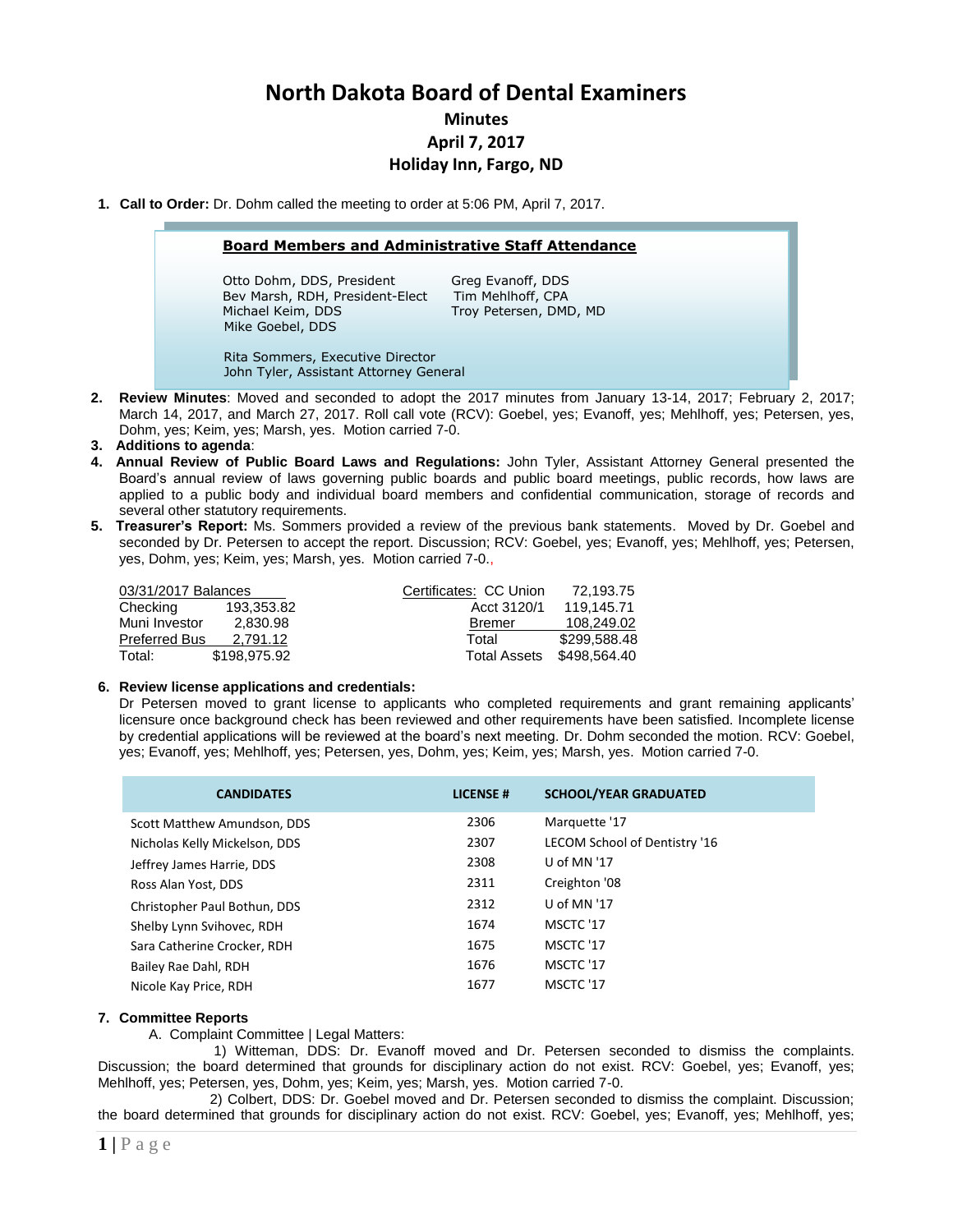Petersen, yes, Dohm, yes; Keim, yes; Marsh, yes. Motion carried 7-0.

3) Melland, DDS: Dr. Petersen moved and Dr. Goebel seconded to dismiss the complaint. Discussion; the board determined that grounds for disciplinary action do not exist. RCV: Goebel, yes; Evanoff, yes; Mehlhoff, yes; Petersen, yes, Dohm, yes; Keim, yes; Marsh, yes. Motion carried 7-0.

4) Schneibel, DDS: Dr. Goebel moved and Dr. Petersen seconded to dismiss the complaint. Discussion; the board determined that grounds for disciplinary action do not exist. RCV: Goebel, yes; Evanoff, yes; Mehlhoff, yes; Petersen, yes, Dohm, yes; Keim, yes; Marsh, yes. Motion carried 7-0.

5) Baden, DDS: Dr. Petersen moved and Dr. Dohm seconded to dismiss the complaint. Discussion; the board determined that grounds for disciplinary action do not exist. RCV: Goebel, yes; Evanoff, yes; Mehlhoff, yes; Petersen, yes, Dohm, yes; Keim, yes; Marsh, yes. Motion carried 7-0.

6) Sampson, DDS: Dr. Keim moved and Dr. Goebel seconded to dismiss the complaint. Discussion; the board determined that grounds for disciplinary action do not exist. RCV: Goebel, yes; Evanoff, yes; Mehlhoff, yes; Petersen, yes, Dohm, yes; Keim, yes; Marsh, yes. Motion carried 7-0.

7) Dr. Ulloa: Dr. Goebel moved and Dr. Dohm seconded to dismiss the anonymous complaint. Discussion; the board determined that grounds for disciplinary action do not exist. RCV: Goebel, yes; Evanoff, yes; Mehlhoff, yes; Petersen, yes, Dohm, yes; Keim, yes; Marsh, yes. Motion carried 7-0. John Tyler will send the letter to Dr. Ulloa's legal counsel.

8) Van Buskirk, DDS: Dr. Petersen moved and Dr. Keim seconded to send a letter of concern to Dr. Van Buskirk regarding the advertisements soliciting dentists to refer patients who may require endodontic treatment. Discussion; the board referenced the *ADA's Principles of Ethics and Code of Professional Conduct 5.H.I.*; *General dentists who wish to announce the services available in their practices are permitted to announce the availability of those services so long as they avoid any communications that express or imply specialization. General dentists shall also state that the services are being provided by general dentists. No dentist shall announce available services in any way that would be false or misleading in any material respect.* A violation of the Code of Ethics adopted by the Board by rule is grounds for disciplinary action. RCV: Goebel, yes; Evanoff, yes; Mehlhoff, yes; Petersen, yes, Dohm, yes; Keim, yes; Marsh, yes. Motion carried 7-0.

9) Wehrman, DDS: Dr. Petersen moved and Dr. Goebel seconded to dismiss the complaint. Discussion; the board determined grounds for disciplinary action do not exist. RCV: Goebel, yes; Evanoff, yes; Mehlhoff, yes; Petersen, yes, Dohm, yes; Keim, yes; Marsh, yes. Motion carried 7-0.

10) Rai, DDS: Dr. Petersen moved to send Dr. Rai a letter of concern and a \$250 fine. Dr. Evanoff seconded the motion. Discussion; the violation, failure to release copies of dental records requested by a patient of record, NDCC § 23-12-14 and NDCC § 43-12-18(23) is also a violation of the ADA's Principles of Ethics and Code of Professional Conduct. RCV: Goebel, yes; Evanoff, yes; Mehlhoff, yes; Petersen, yes, Dohm, yes; Keim, yes; Marsh, yes. Motion carried 7-0. Mr. Tyler will send the letter of concern to Dr. Rai and Dr. Evanoff will send a letter to complainant regarding other issues within complaint.

11) Quamme, DDS: Dr. Petersen moved to send Dr. Quamme a letter of concern and a \$500 fine to address the failure to release copies of dental records. Dr. Dohm seconded the motion. The Board dismissed the portion of the complaint regarding the denture issue. Discussion; the violation, failure to release copies of dental records requested by a patient of record, NDCC § 23-12-14 and NDCC § 43-12-18(23) is also a violation of the ADA's Principles of Ethics and Code of Professional Conduct. Mr. Tyler will send the letter of concern to Dr. Quamme and Dr. Evanoff will send a letter to complainant regarding other issues within complaint. RCV: Goebel, yes; Evanoff, yes; Mehlhoff, yes; Petersen, yes, Dohm, yes; Keim, yes; Marsh, yes. Motion carried 7-0.

12) Johnsen, DDS: John Tyler will correspond with Dr. Johnsen's legal counsel regarding the investigation.

13) Iravani, DMD, MD: The Board discussed the ND BOMEX Complaint and Ex Parte Order of Temporary Suspension against Dr. Iravani.

- B. Anesthesia Committee no report
- C. Continuing Education Committee: Bev Marsh will begin a small random sample audit of registered dental assistants. The Board determined that random audits should be completed annually subsequent to license renewal.
- D. Application Review Committee: Several background checks are incomplete to date. No action taken regarding any other reported violations of law as violations exceed five years.
- E. Legislative Committee

1) HR 3026 directs legislators to study the NCSBDE v. Federal Trade Commission (2015) decision and determine if ND public boards have adequate oversight to avoid antitrust law violations. Legislators are concerned that Boards have adequate supervision to avoid violation of antitrust law. Courts were unclear in defining "state supervision" therefore the issue is being left to individual states. Hopefully the Attorney General's Office will be included in the discussion as there seems to be confusion regarding the NC case.

2) NDBOM statutes related to disciplinary action and verified evidence: Mr. Tyler will study the issue and propose a draft to address concerns (for the next legislative session) for the June meeting.

#### **8. Old Business**

A. Complaints/confidentiality – Complaints are exempt records until the board determines to proceed with disciplinary action. The Board will refrain from stating names of complainants or defendants prior to proceeding with a disciplinary action and use a numbering system or other means of identifying subjects of complaints.